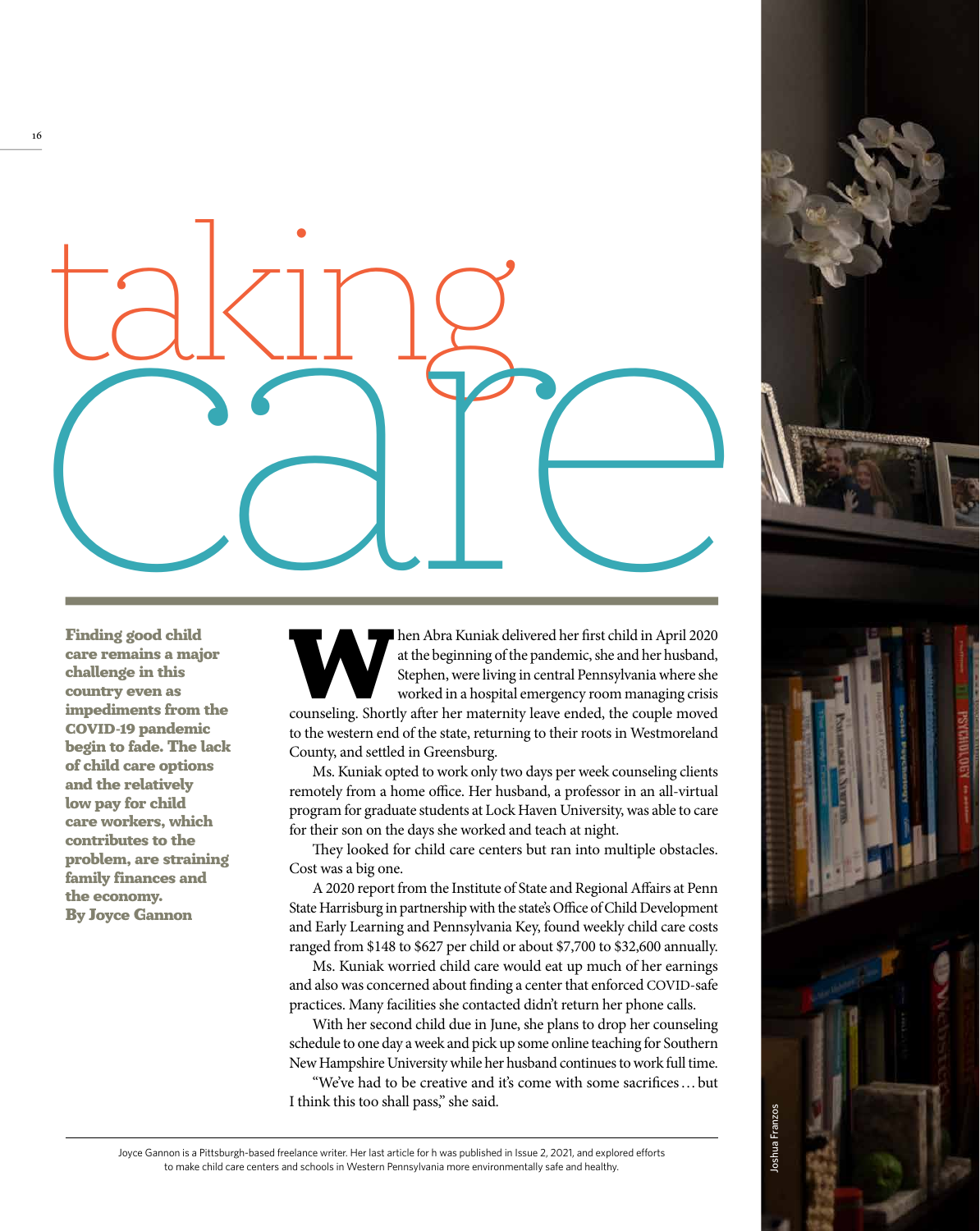Abra Kuniak steadily reduced her counseling services during the pandemic and is planning to decrease her schedule from two days a week of remote sessions to one. The primary reason for changing her work calendar has been the challenge in finding affordable and safe child care for her 2-year-old son, Max, especially with another child on the way.

S.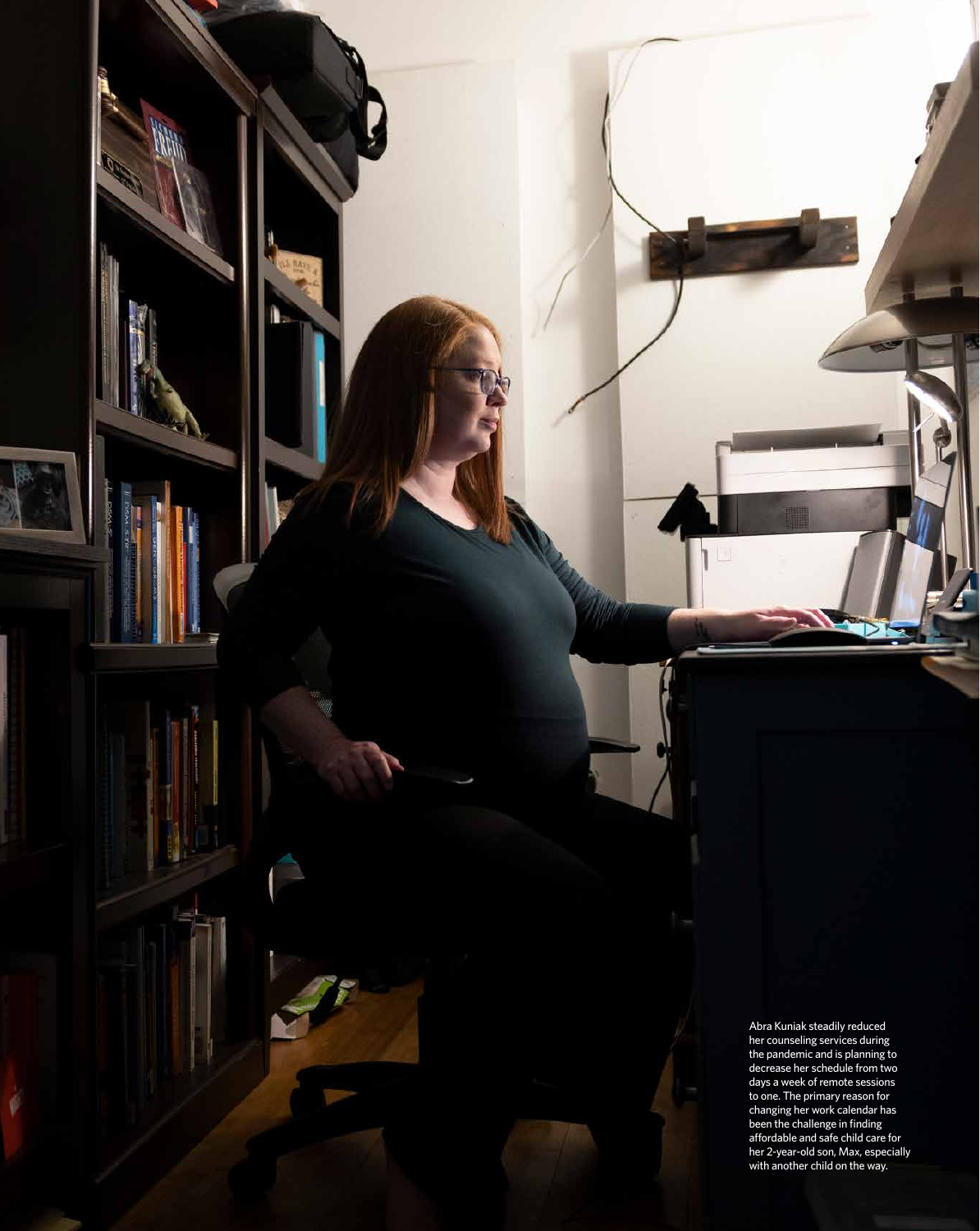#### Child care impact on workforce

Ithough Ms. Kuniak is now providing counseling<br>through her own practice, many who work in the<br>child care sector say uncertainties about child care<br>have contributed to changes in work patterns nationwide. through her own practice, many who work in the child care sector say uncertainties about child care have contributed to changes in work patterns nationwide, including the so-called Great Resignation — a massive exodus from the workforce during the pandemic. An average of nearly 4 million people per month quit their jobs in 2021, according to the Society for Human Resource Management.

"We still have families who haven't figured out what they want to do [about child care]" as parents are called back to offices, said Cara Ciminillo, executive director of Trying Together, a nonprofit that provides advocacy and resources for early childhood learning centers.

In the past two years, working from home, remote learning and job layoffs "changed parents' lives entirely and resulted in fewer children in the child care sector, which is not good for the owner-operators," Ms. Ciminillo said.

Supporting high-quality learning programs for infants and preschoolers has been a priority of The Heinz Endowments for decades. In 2019, the Endowments committed \$10 million over three years for early childhood programs for mothers and children from pregnancy through age 3.

When the pandemic struck, the foundation provided \$500,000 in emergency funding for child care needs. This

February, the Endowments' board approved the use of \$4 million from its Learning team's existing budget to collaborate with the Allegheny County Department of Children's Initiatives and nonprofit agencies to develop grantmaking that will address "the collective impact of early childhood education" on local families and the region's economy, said Michelle Figlar, the Endowments' vice president of Learning.

"We've been saying for decades that businesses don't run without child care," she said.

"We are definitely still in a challenging place in the early childhood and out-of-school-time field," said Becky Mercatoris, director of the county's Department of Children's Initiatives since June 2021.

Ms. Mercatoris said local employers fear that a consistent lack of reliable child care or after-school care "is indeed a decision point for folks returning to the workforce."

### More child care workers needed

n a rainy morning in February, children ages 3<br>to 5 huddled around bright red tables inside the<br>cozy Stevens Child Care Co. in Coraopolis, west of<br>Pittsburgh, and played with puzzles and baskets of toys. One to 5 huddled around bright red tables inside the cozy Stevens Child Care Co. in Coraopolis, west of Pittsburgh, and played with puzzles and baskets of toys. One girl jumped up to dance while some classmates sprawled on colorful rugs scattered with Lego blocks.

# BY THE NUMBERS By the numbers

# 48,30

Number of people employed in Pennsylvania child care jobs in February 2020, before the pandemic.

## 44,6

Number of people employed in Pennsylvania child care jobs in April 2022, according to preliminary jobs data. This represents a 7.7 percent decrease over two years.

# 26,000

Approximate number of children on waiting lists for child care, according to a survey of 1,163 Pennsylvania child care programs that was conducted between Aug. 30 and Sept. 8, 2021.

### \$18.99

### \$10.69

Average median hourly wage of \$18.99 for all U.S. occupations in 2019 compared to \$10.69 median hourly wage for Pennsylvania child care workers in 2019.

**U.S. Bureau of Labor Statistics: State and Area Employment, Hours, and Earnings** https://data.bls.gov/PDQWeb/sm

**Center for the Study of Child Care Employment 2020 report** https://cscce.berkeley.edu/workforce-index-2020/states/pennsylvania

**Start Strong PA** https://static1.squarespace.com/static/5c2e545d0dbda3cf1389658c/t/ 614397c47061ad78d9a120fd/1631819716839/Staff\_Crisis\_Survey\_RLS\_091621.pdf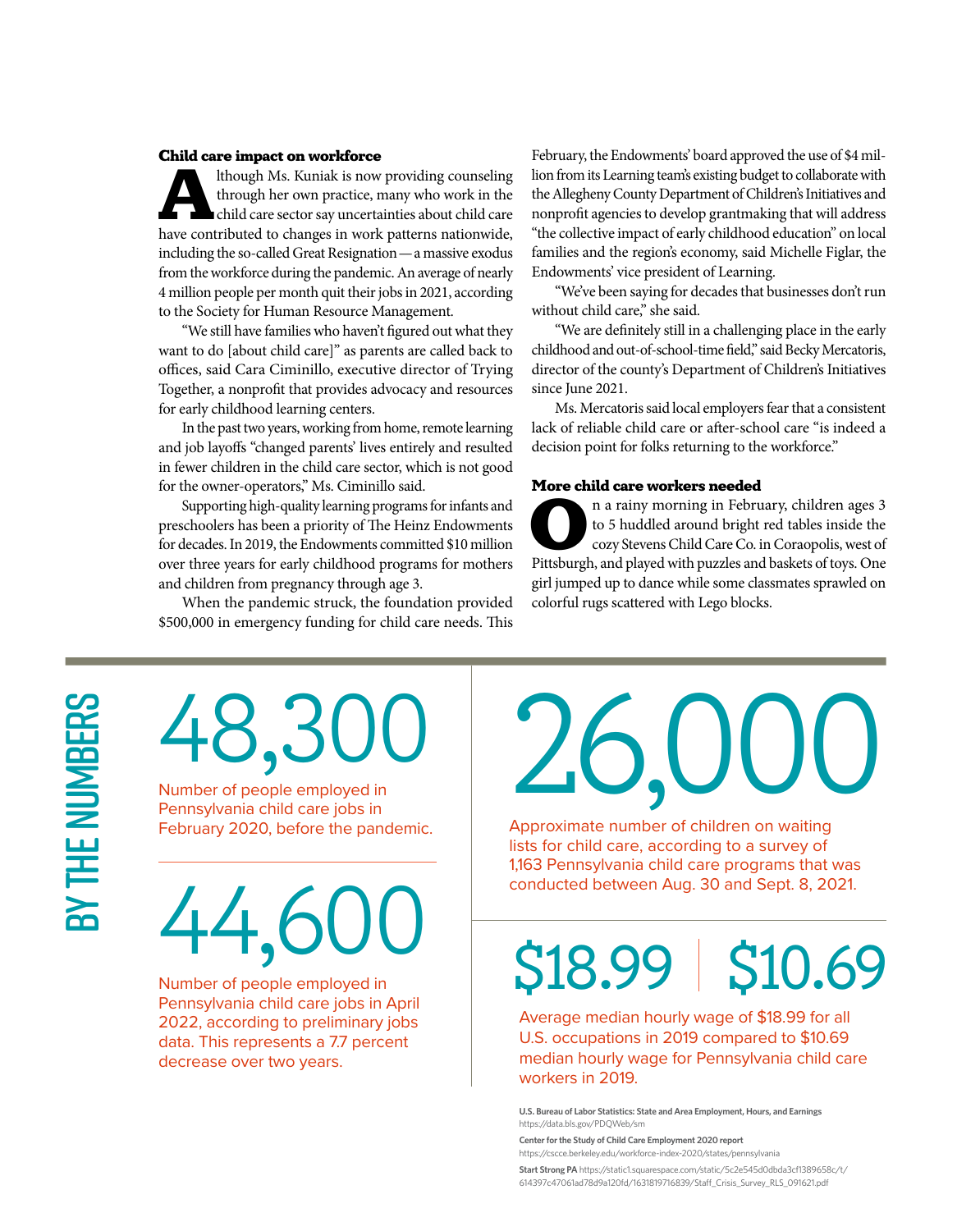### "We're hearing from child care providers and parents that this is all very exhausting

**Susie Puskar,** chief policy and research officer, Partner4Work

Across the room, caregivers kept a close watch on infants and toddlers. All the employees and children wore masks except those younger than 2. Stevens maintains a two-maskper-day policy for its children — one for the morning and a clean one for the afternoon — because the staff worries that germs will accumulate quickly when the youngsters sneeze, touch their faces and interact with others.

Mask requirements are among the many pandemic-related protocols in place at child care and early learning centers since spring 2020 when the COVID-19 virus emerged in Western Pennsylvania.

But keeping masks on tiny faces is a relatively minor inconvenience compared with the larger issues child care operators and parents have grappled with for the past two years. Staff shortages, low pay for workers and facility closures have all combined to leave the industry struggling for stability. This year, as more employers institute return-to-office policies, child care centers are scrambling to keep up with fresh demand.

"It's a crisis," said Angela Reynolds, chief executive officer of the YWCA Greater Pittsburgh which operates child care facilities in Homewood and Braddock Hills. The YWCA plans to open another center in Homestead but has had trouble finding employees, she said.

Even though the YWCA raised its starting salary in February 2021 from \$13 an hour to \$15 an hour — more than double the state's minimum hourly wage of \$7.25 — it requires that employees hold child care credentials.

"We're hearing from child care providers and parents that this is all very exhausting," said Susie Puskar, chief policy and research officer at Partner4Work, a Pittsburgh nonprofit that addresses workforce development issues.

"Staffing pressures [at child care centers] may be why people are choosing or not choosing to work," she said.

Nationwide, "we're seeing a lot of chaos not caused by anything but inconsistencies in staff issues," said Linda Smith, director of the early childhood initiative at the Bipartisan Policy Center in Washington, D.C.

President Joe Biden's \$1.75 trillion Build Back Better legislation, which passed the U.S. House but stalled in the Senate, called for investments in child care workers' pay and other support for the sector.

As lawmakers work to resurrect parts of the package, "we've made a number of recommendations, and we're working with Capitol Hill to set aside money" for child care facilities, Ms. Smith said.

"Women in the workforce are impacted the most," she said. "But it's a problem for all of us because some jobs at businesses are going unfilled."

During the first round of state-ordered lockdowns in March 2020, many child care workers were laid off or temporarily furloughed. Because many parents were suddenly working from home or lost their jobs, "demand for child care outside the home declined," said Partner4Work's Ms. Puskar.

Some centers shut down permanently. When others reopened, some child care employees feared returning to environments where COVID-19 might spread easily. Instead, they looked for new jobs with better wages or retired. Delays in approvals of vaccines for children under 5 added another concern for center workers and parents.

And pay is a top obstacle to recruiting and retaining staff.

#### When pay is a disincentive

The average hourly wage for child care workers in the Pittsburgh area was \$11.97, according to a May 2021 report from the U.S. Bureau of Labor Statistics. To help build a pipeline of qualified child care professionals, the Endowments in 2020 approved \$2 million in funding to Carlow University for the Western Pennsylvania Early Childhood Apprenticeship Hub. The state-approved program — which includes college tuition for participants and on-the-job experience — has trained approximately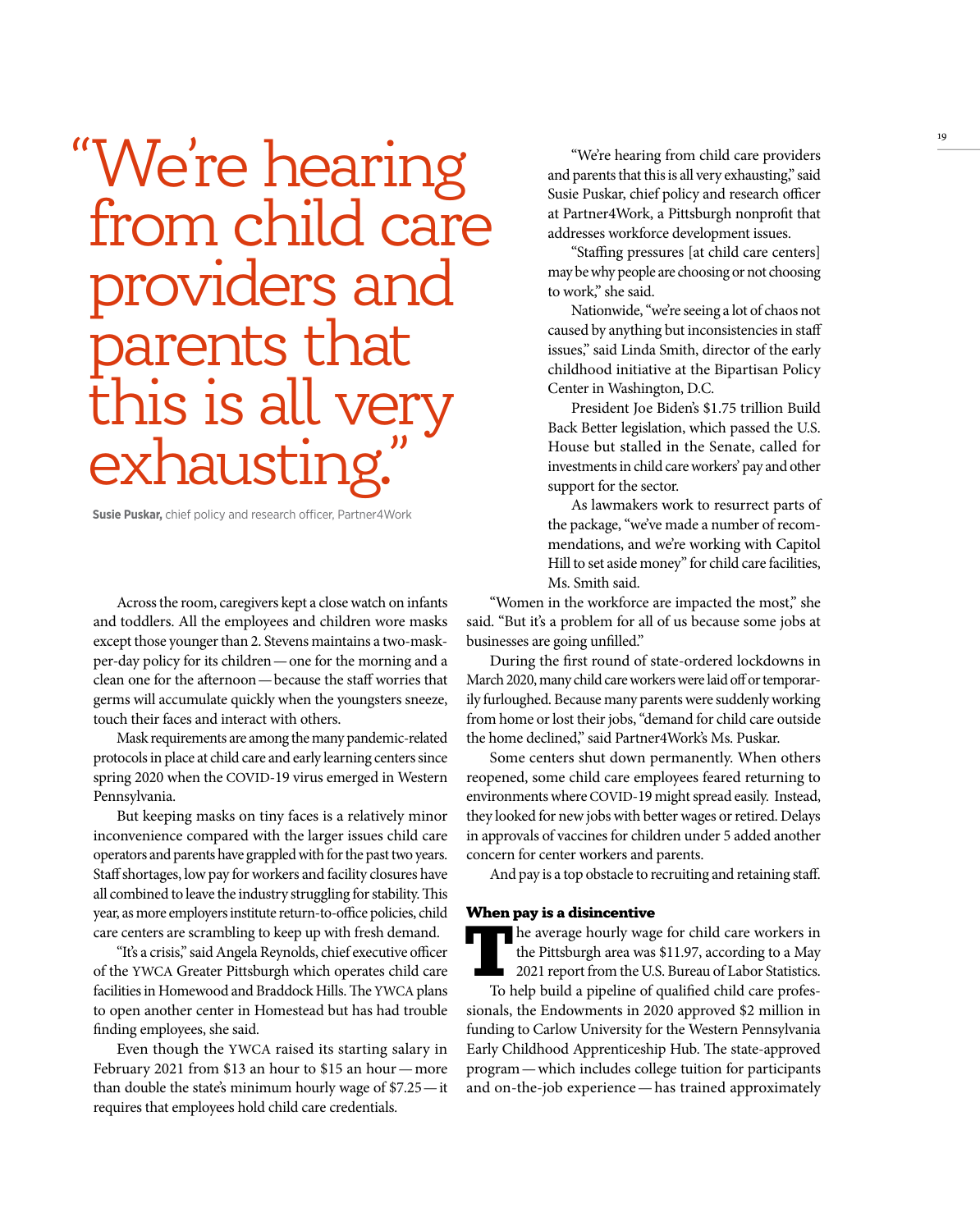



"The apprenticeship includes guaranteed pay raises, which is an incentive and is awesome."

 **Lisa Baldwin** , Stevens Child Care apprentice